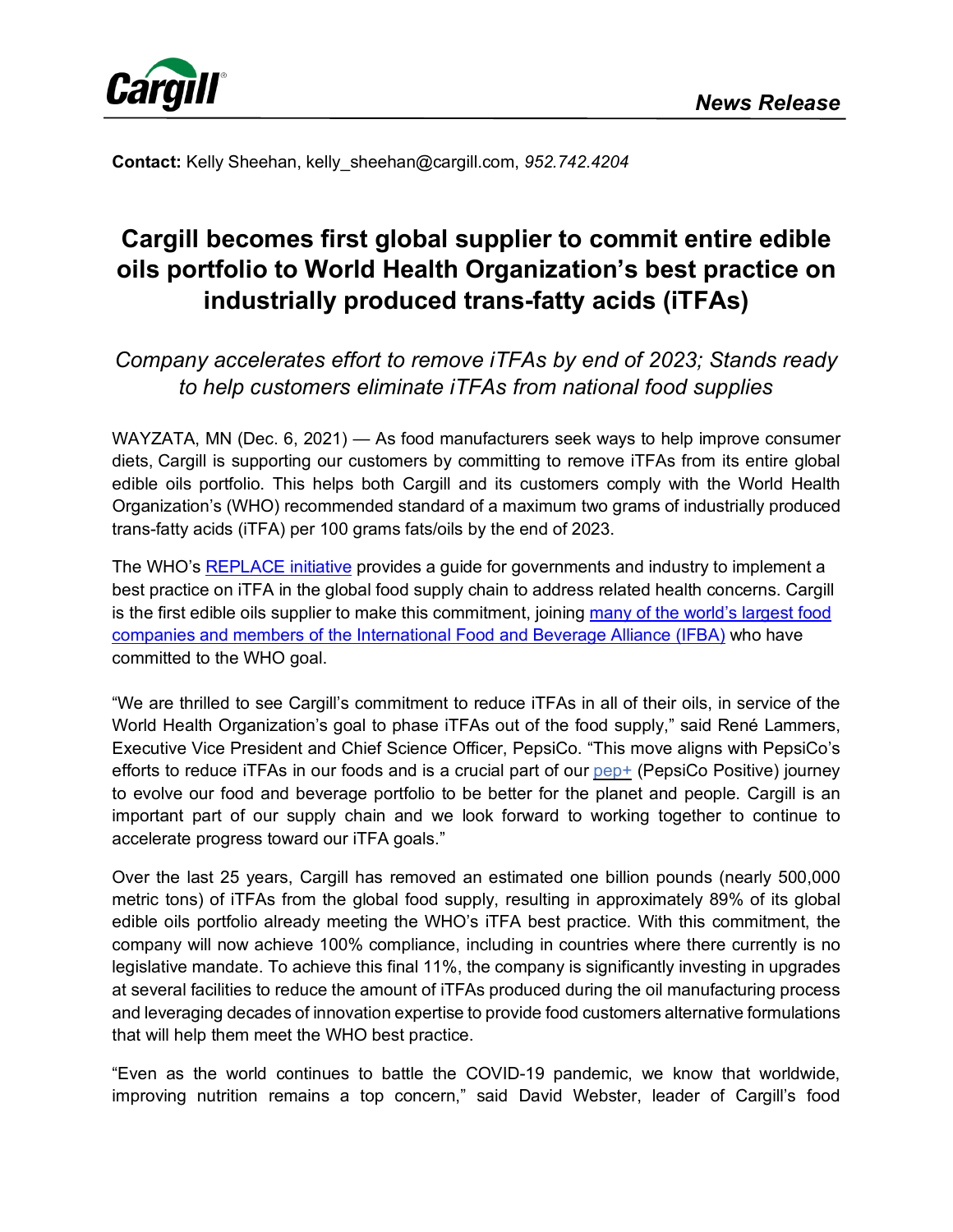ingredients and bioindustrial enterprise and chief risk officer. "This commitment aligns with our purpose to nourish the world in a safe, responsible and sustainable way and gives us the opportunity as a collective industry to remove iTFAs from the global food supply no matter where food is manufactured or consumed. We know this effort will take time, and we are eager to work with customers as they take this important step."

### **Innovation makes the reduction of iTFAs possible**

This commitment from Cargill builds on decades of innovation to address iTFAs, which are primarily formed through the partial hydrogenation of vegetable oils (PHO), but also can result from high thermal treatment during the refining process. While iTFA regulations are in place in approximately 40 countries, either through PHO bans or limits to maximum amounts of iTFAs in food, they remain a health concern in many locations.

Cargill's innovation centers have made significant advancements toward reformulating alternatives to products that contain iTFAs, offering more than 300 global customers viable and safer solutions to date. These innovations demonstrate that it is not only feasible to meet the WHO best practice on iTFAs, but it can be done without discernably changing the taste or texture of consumers' favorite foods.

"We're proud to be part of this effort to share and apply our expertise to help food manufacturers of all sizes, across all geographies to remove iTFAs," said Jennifer Shomenta, president of Cargill's global edible oils business.

To support the WHO's efforts, Cargill will also support the industry through engagement with targeted regional and national stakeholders, such as governments and oil industry federations, to support industry-wide reformulations particularly in countries where legislation is not yet in place.

# # #

### **About Cargill**

Cargill's 155,000 employees across 70 countries work relentlessly to achieve our purpose of nourishing the world in a safe, responsible and sustainable way. Every day, we connect farmers with markets, customers with ingredients, and people and animals with the food they need to *thrive*.

We combine 155 years of experience with new technologies and insights to serve as a trusted partner for food, agriculture, financial and industrial customers in more than 125 countries. Sideby-side, we are building a stronger, sustainable future for agriculture. For more information, visit [Cargill.com](http://www.cargill.com/) and our [News Center.](https://www.cargill.com/news)

### **About Cargill Global Edible Oil Solutions**

Cargill's Global Edible Oil Solutions (GEOS) has more than 8,000 employees at more than 50 facilities in 20 countries. Fueled by our culture, values and strategy, we aspire to be the leading global provider of vital lipid energy and nutrition for the world's growing population.